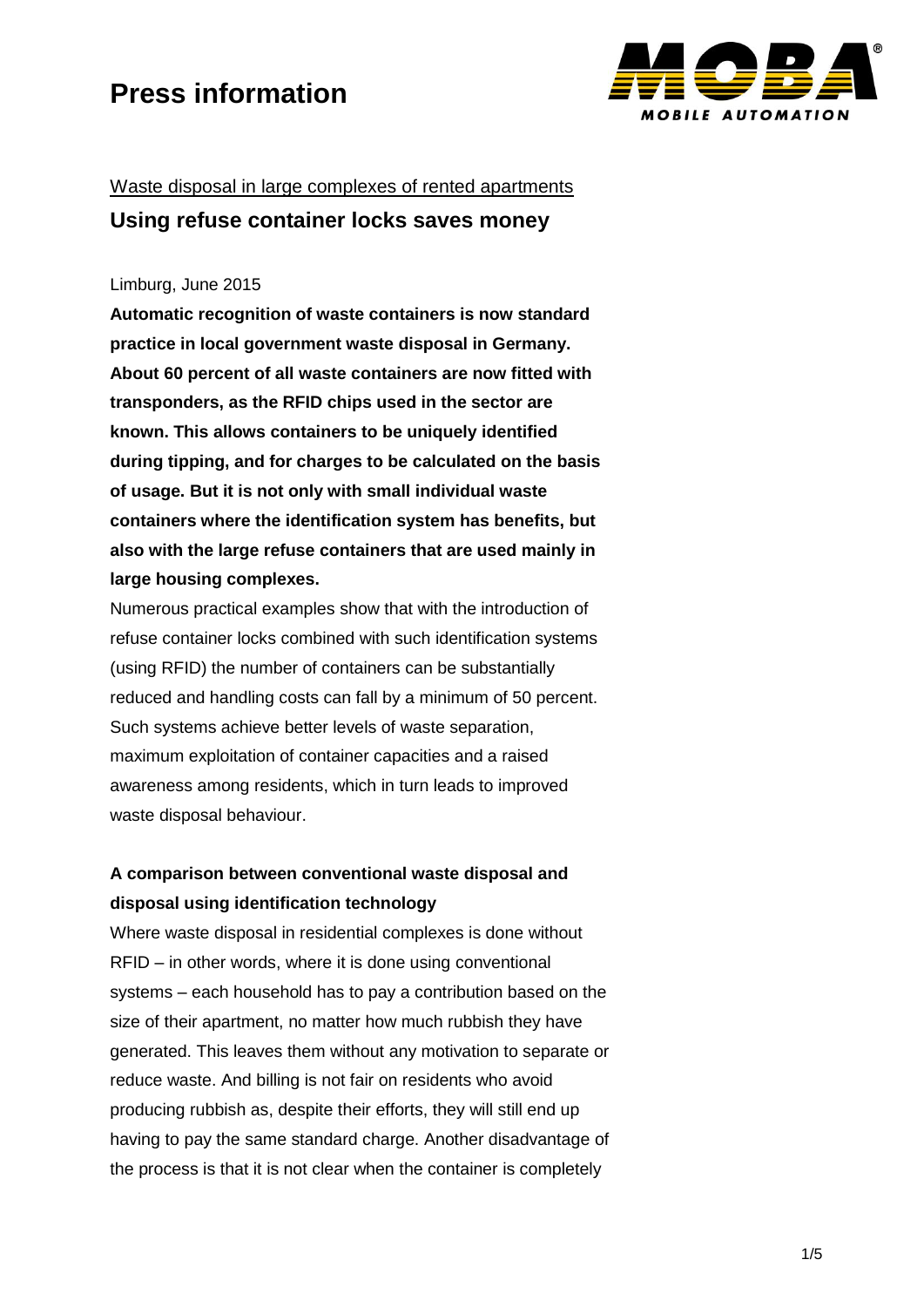

full – many containers are getting emptied when they are only half full. "This is a crazy situation for residents who would like to have some control over the amount that they are charged for waste disposal, but do not have that ability at the moment. But help is coming from refuse container locks in combination with RFIDbased access control," explains Ronald Bottin, MOBA product manager. The use of identification technology with large containers allows each use of the refuse disposal service to be recorded – just as is already the case for electricity, heating and water costs – thus allowing contributions to be charged appropriately on the basis of usage. The benefit for residents is that they pay only for the rubbish that they actually produce, which puts them in direct control of their utility costs – in exactly the same way as for heating and water consumption.

### **Refuse container locks in successful operation in Darmstadt-Dieburg**

In the administrative district of Darmstadt-Dieburg, for example, waste container locks fitted with an RFID access control system developed by MOBA were introduced about 15 years ago. Integrating an access control system by fitting such a refuse container lock was possible on almost all refuse containers in the district. Residents dispose of their refuse by opening the refuse container lock using a chip card the size of a standard debit card or with an RFID chip. They simply throw their rubbish bag in and close the lid, and their rubbish will fall down into the refuse container. The chip card allows each use of the refuse container lock to be registered to a resident or apartment, as each card contains its own number uniquely identifying it. All usage data are saved and transmitted via GSM mobile communication to the waste disposal service for the administrative area of Darmstadt-Dieburg, Zweckverband Abfall- und Wertstoffeinsammlung (ZWA). This data then provides the necessary evidence of who has disposed of how much waste. Then once a year ZWA sends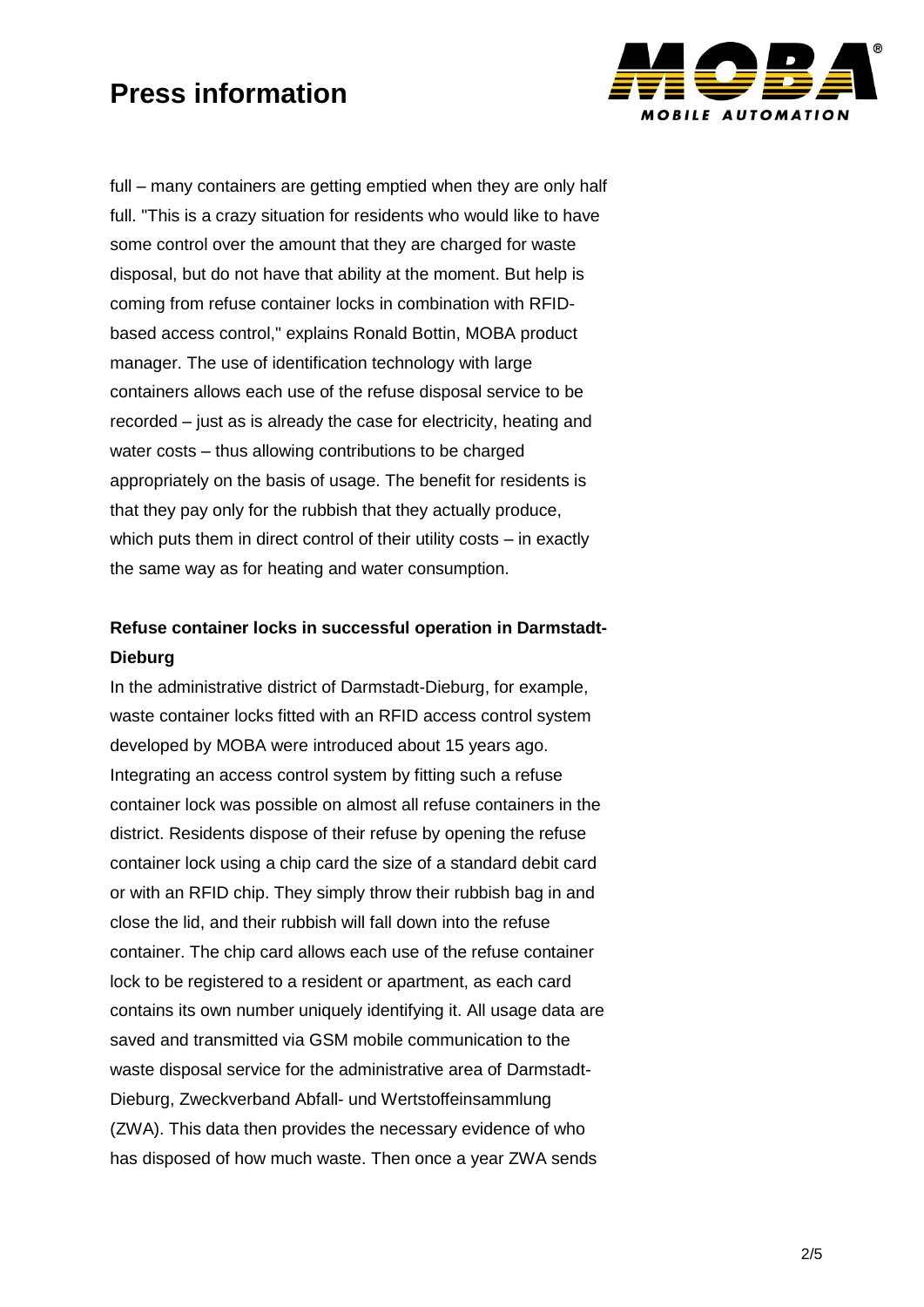

the invoice to the building administrator. The invoice lists out the data for each household, allowing the building administrator to charge the individual residents appropriately. "The benefit of the system is that it allows simple and at the same time fair and transparent billing," says Manuela Philipps of ZWA. The refuse container lock, by recording how much gets tipped in, also registers when the container is full. Information on the filling level is passed onto the waste disposal service. This gives the waste disposal company the benefit of being in a position to optimise collection routes, in which only full containers are selected for tipping and fed into an automatic route generation facility into the system.

#### **Potential savings of up to 50 percent**

"We now have 175 refuse container locks fitted at 113 locations," reports Manuela Philipps. These locks are installed mainly in larger residential complexes. "Owners – mainly through owners' collectives or housing associations – approach us regularly to ask whether it makes sense for them to install refuse container locks. We then visit the location, check the on-site conditions and draw up customised comparative costings that allow owners to gauge whether or not it makes sense to install refuse container locks," says Philipps. For it to make sense to introduce a refuse container lock with access control, there should really be at least 27 households with an emptying frequency of 14 days, or at least 38 households where emptying is done weekly. Under such conditions, the introduction of the new system will always make sense: these conditions can produce a saving of 50 percent of disposal costs. To take the example of a residential complex containing 43 households and served by a fortnightly tipping of the container for general refuse, the annual tipping charge using a conventional system will total 10,238.40 euros. If the system is converted to one using a refuse container lock, then the minimum tipping rate for the 43 households comes down to 2,476.80 euros,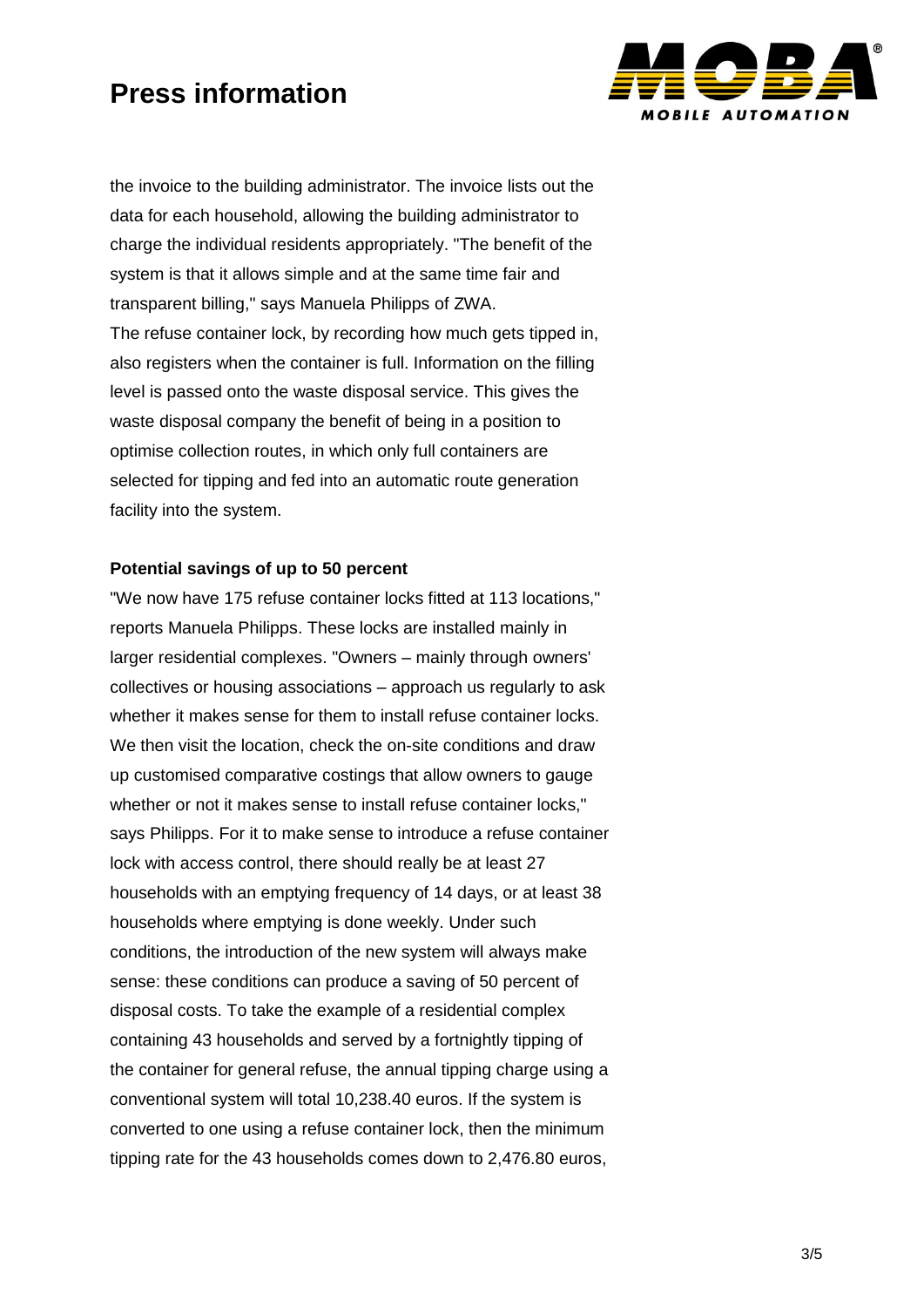

while the annual basic charge per refuse container lock under a weekly tipping regime will be as low as 1,878 euros. This gives a total of 4,356.60 euros. That means a potential saving of almost 6,000 euros per year.

#### **About MOBA**

With more than 40 years of experience in the development and manufacture of measurement and control technology, identification and weighing systems for construction machines and waste disposal vehicles, MOBA is a globally recognised expert in the field of mobile automation. MOBA is one of the leading system specialists and OEM partners in the industry. With headquarters in Limburg, branch offices in Dresden, Langenlonsheim and Merenberg, eleven subsidiaries and equity stakes in local enterprises, and an extensive international dealer network, MOBA has a presence in all important growth markets. Company sales grew over the past decade from 26 million euros in 2004 to more than 54 million euros in 2014; the number of employees increased in this period from 210 to 482.



*Using an RFID chip: the user is identified via the chip, the refuse container lock opens and the user can throw in his or her rubbish*



*Refuse container locks in two different volume versions*